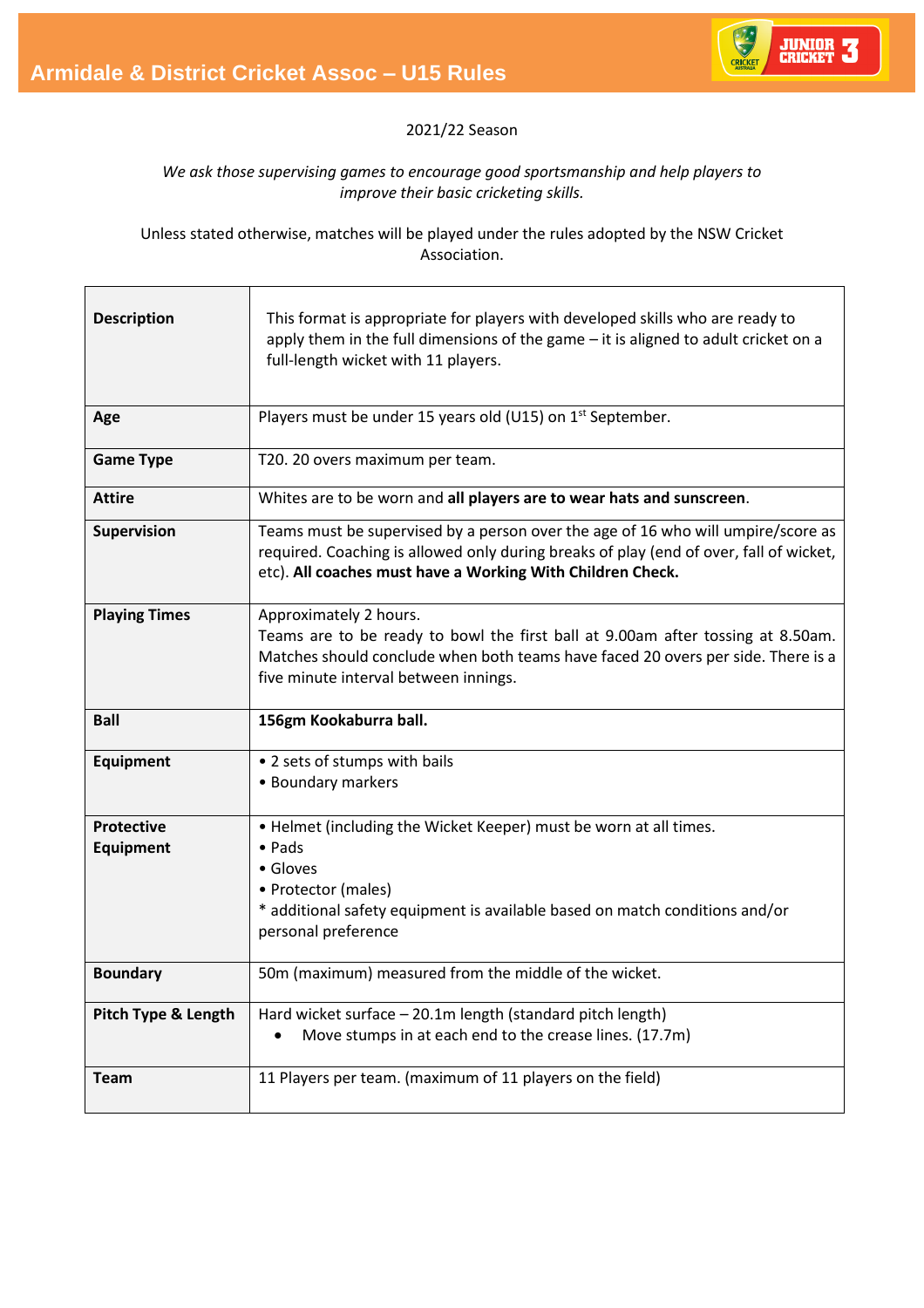Junior Cricket Stage 3 (Under 15s)

r



Ť.

| <b>Batting</b><br><b>Bowling</b> | There is no compulsory retirement in Stage 3.<br>Competition manager/association can enforce player retirement (40 balls faced)<br>at their discretion.<br>If retirement limit enforced, any retired batters may return to the crease once<br>all others have batted, in the order they retired.<br>• 6 balls per over (All wides and no-balls to be re-bowled))                                                                                              |
|----------------------------------|---------------------------------------------------------------------------------------------------------------------------------------------------------------------------------------------------------------------------------------------------------------------------------------------------------------------------------------------------------------------------------------------------------------------------------------------------------------|
|                                  | • A minimum of 5 players must bowl<br>• Maximum of 4 overs per bowler<br>• Bowlers changes ends at the end of each over                                                                                                                                                                                                                                                                                                                                       |
| <b>Fielding</b>                  | • To ensure players experience all fielding positions, rotation of fielders is<br>recommended.<br>. No fielders within 10 metres of the bat (except regulation off side slips, gully and<br>wicket keeper).<br>• Each team is required to use two wicket keepers.                                                                                                                                                                                             |
| <b>Dismissals</b>                | All modes of dismissal count.                                                                                                                                                                                                                                                                                                                                                                                                                                 |
| <b>Wides</b>                     | The umpire shall call WIDE if the ball:<br>1. Pitches on the edge or off the pitch and passes out of reach of the batsman<br>2. Pitches on the pitch and passes out of reach of the batsman<br>If a player makes the decision to move away from his normal guard position<br>and actually hits a ball which is (or could be) called "wide" by the umpire, the<br>"wide" is nullified and the player can then be out stumped, bowled, caught, run<br>out etc.  |
| <b>No Balls</b>                  | The umpire shall call NO-BALL if the ball:<br>1. Pitches and passes over the height of the batsman's shoulder<br>2. Is fast and passes the batsman over waist height on the full<br>3. Is delivered by the bowler in contravention of the front foot rule<br>4. Bounces wide of the pitch and then bounces back within the batsman's<br>reach                                                                                                                 |
| <b>Scoring</b>                   | Scorers for both teams should sit together and agree on the scores at the end of<br>each over. In the event of a disagreement, they should clarify same with the umpire<br>before the next over commences. If the result of the match hinges on scoresheets<br>that do not correspond, the matter should be resolved before leaving the ground<br>after the match. Failing this, the decision of the Association's Vice President -<br>Juniors will be final. |